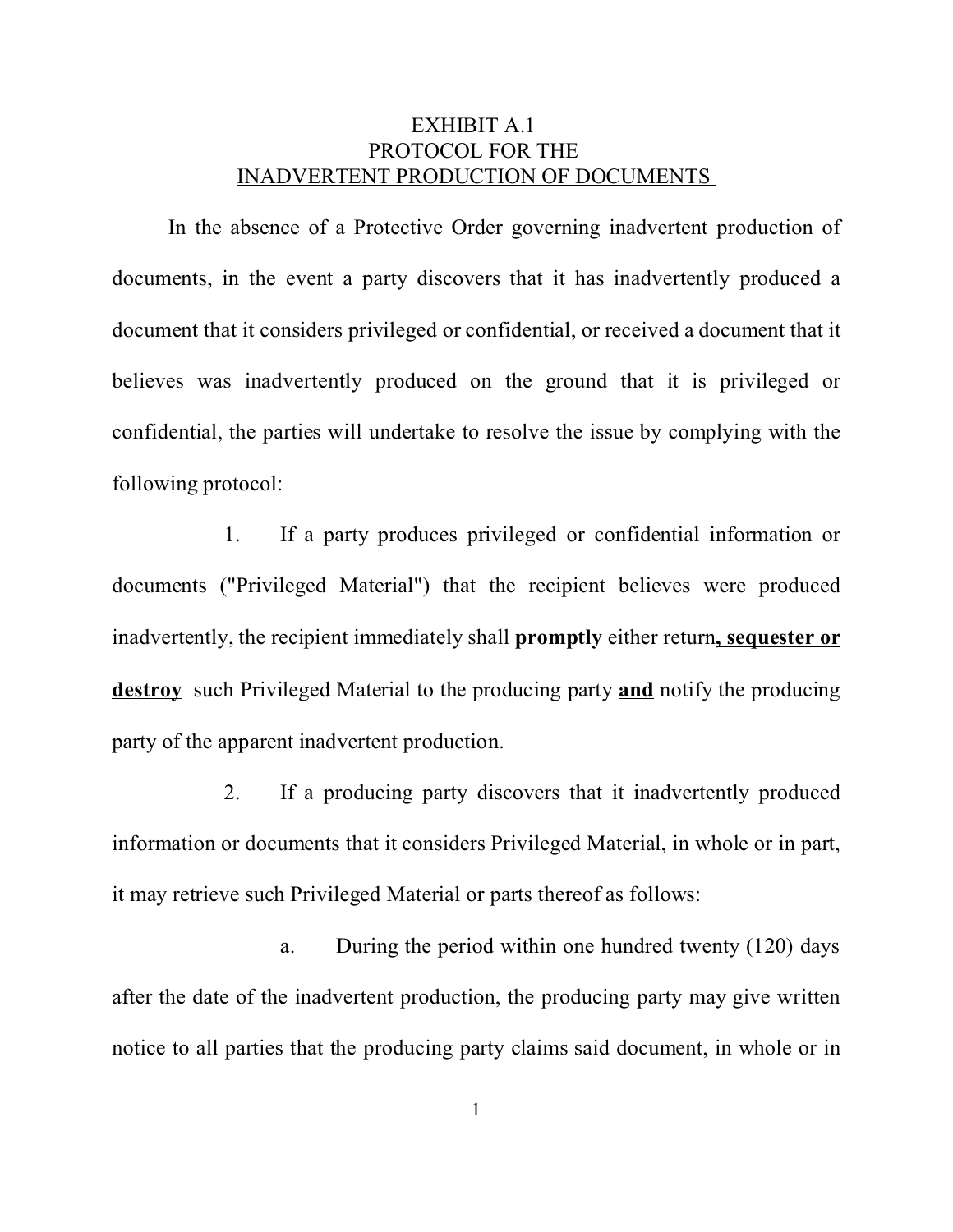part, to be privileged material and must state the nature of the privilege.

b. Upon receipt of such notice, all parties who have received copies of the produced documents shall promptly return**, sequester or destroy** the **document** and shall certify that all copies of the documents in their possession, and in the possession of anyone who receives copies from them, have either been returned, **sequestered** or destroyed. **If sequestered, the party who received the allegedly privileged or confidential information must not use or disclose the information until the privilege claim has been resolved.** Moreover, all parties who have received copies of the produced documents shall not make any use of the contents of the allegedly Privileged Material, unless and until a party challenges the privileged claim and the court determines the claim of the producing party is not well founded. In the event that only parts of documents are claimed to be Privileged Material, the producing party shall furnish redacted copies of such documents, removing only the part(s) thereof claimed to be Privileged Material, to all parties within ten (10) days of their return to the producing party or their destruction by the receiving party.

c. After timely service ofsuch notice, no motion to compel the production of the inadvertently produced document may rely on an allegation that any protection as to the document was waived by its inadvertent production. Nothing in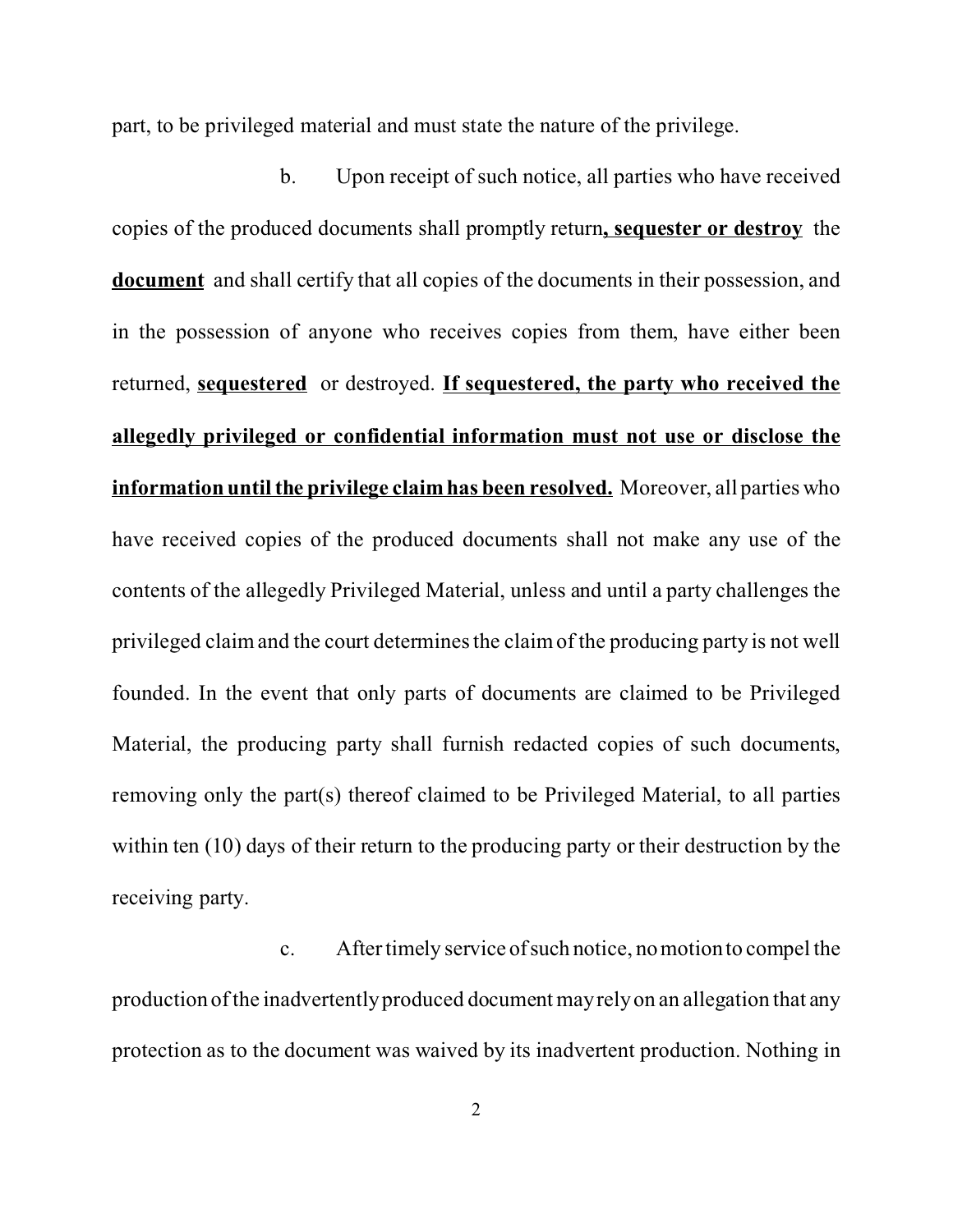this paragraph shall preclude any recipient of such notice from promptly moving for an order compelling production of such document on the ground that the claim of privilege is not well founded.

d. During the period more than one hundred twenty (120) days after the inadvertent production, but in no event later than thirty (30) days prior to trial, the producing party may request the return of said document which it claims, in whole or in part, to be Privileged Material, pursuant to and in accordance with the following procedure:

- i. The producing party must give written notice to all parties that the producing party claims said document, in whole or in part, to be Privileged Material and must state the nature of the privilege;
- ii. Within ten (10) days of giving written notice pursuant to paragraph (i) above, the parties shall meet and confer to discuss the assertion of privilege. If the parties cannot reach agreement within ten (10) days of the giving of such written notice, the producing party shall file a Motion for Protective Order in accordance with the Superior Court Civil

3